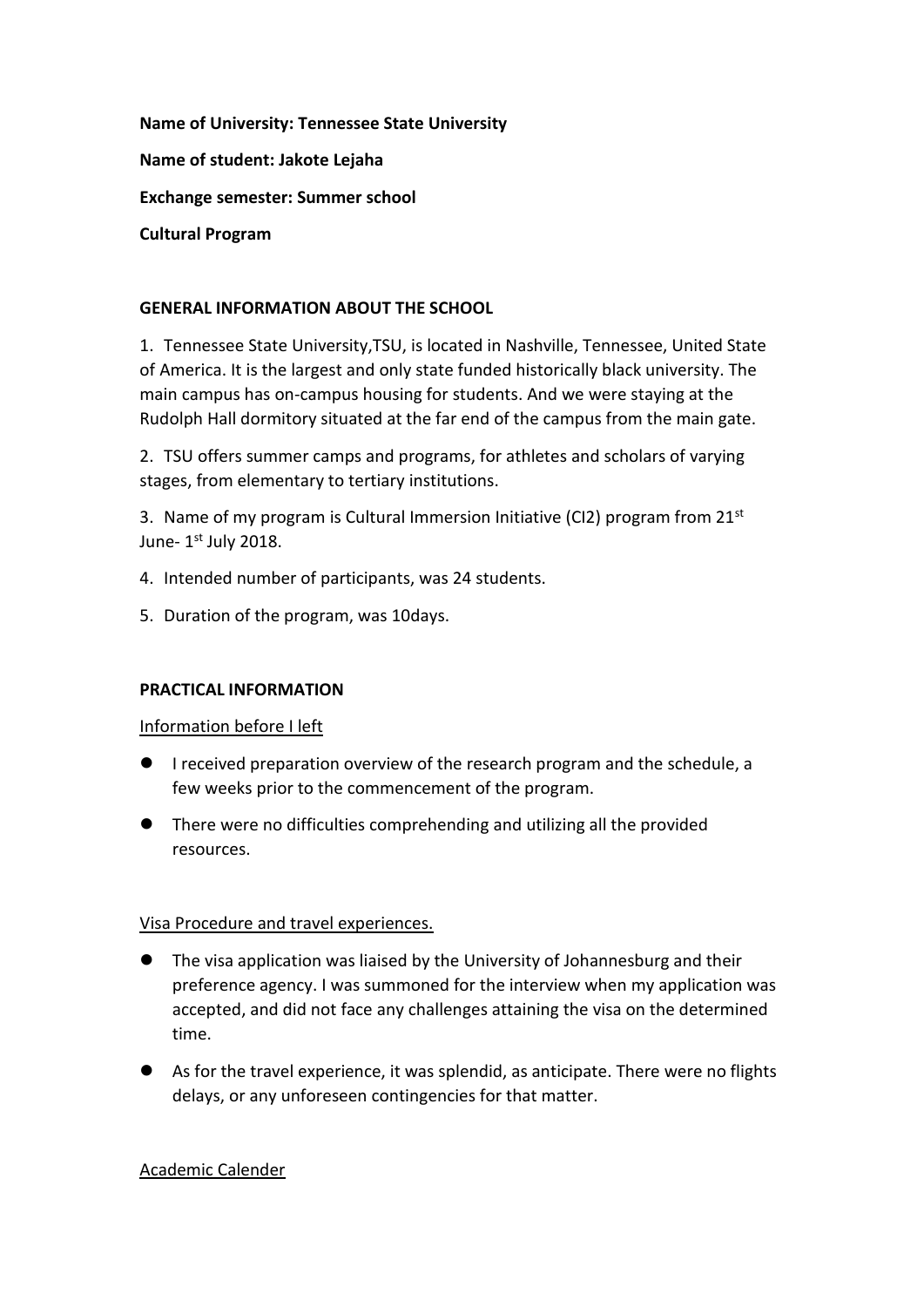- Arrived on the  $21^{st}$  June, to settled in at Rudolph Hall and issue student cards, took an interesting tour the next day, went hiking on the other, and went to the local church and the mall on the last day of the weekend.
- Monday, the 25th June, we started the research program, at the research building and later moved to the library, where we were divided into 3working groups.
- Research was conducted without easing till Thursday, the  $28<sup>th</sup>$  June, whereby we had our presentations and award receiving ceremony.
- $\bullet$  Then on the 29<sup>th</sup> June we spend time at the zoo, spend day at the shores on the next day, and departed back to South Africa on the 1<sup>st</sup> July 2018.

# Reception

- **The reception and hospitality through out the stay in Tennessee, were very** warming.
- The administration and faculty were also very prepared and transparent with all students.
- All students that had registered for the program fully participated in the reception.

# Housing

- All participants were allocated rooms, and handed own key to their respective rooms, at Rudolph Hall.
- The school had not only offered rooms to the students, buts also provided well made beds with very tidy bedding.
- For prospective students, I would suggest they bring, or ensure they have their own rolls of toilet paper, since they were not distributed in the rooms.

# Costs

 Fortunately all expenses were covered for by the school, let alone I had a very decent stipend wage with me.

# The International Office.

- Yes, there was an international, but I never fought myself in a situation whereby I had to visit their premises, because we were introduced to Dr. Jewell Winn-Senior Intl Officer –OIA.
- And Mr Mark Brinkley was always available to sort out any of our reports or challenges, throughout the program.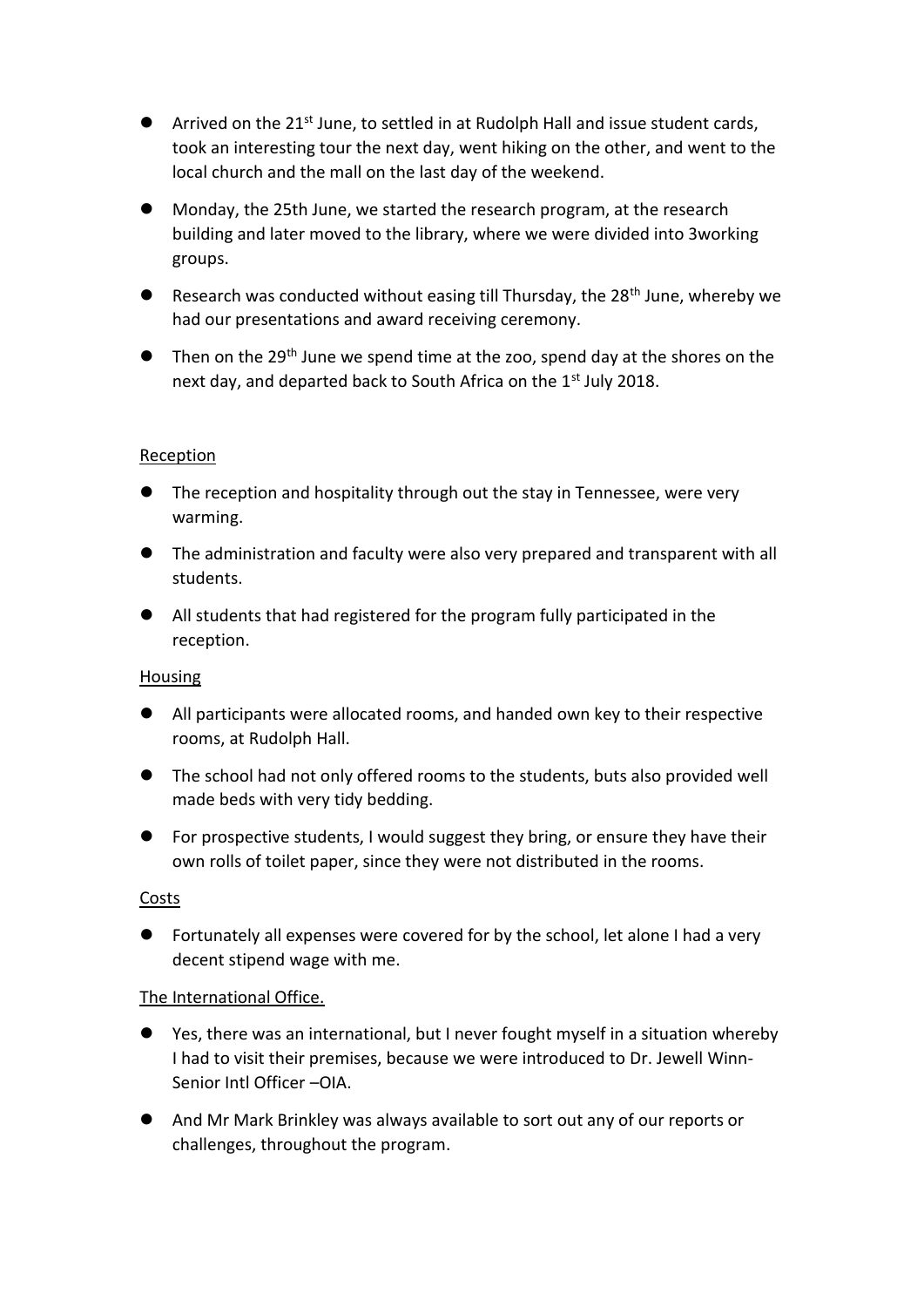- Since I did not have to use the international office for any matter, and since it was over the summer program, I was not exposed to how the international office could work with part time scholarly students.
- But however there was enough information on which bodies to report to in cases of emergencies or special attention.

# Exchange promotion.

 I was never exposed to raising awareness about student exchange because, I was only an exchange student for a very short period of time, and not all students were participating in the summer activities offered by TSU, so it would have been futile to even try, as it would have only reached a niche of the student masses.

# Social Activities.

- My relationship with other students was good, because they were eager to learn about my culture as much as I was interested into theirs.
- We actually got along so well, that we all members of our private whatsApp social media group.
- All international and domestic students in the program took part into the hiking activity that was hosted by one of the hikers club in Tennessee.
- And there no special gatherings for exchange students alone, because it was easy for us, exchange students to unite with local as we had very similar perception of race, due to our similar skin color.

# Culture and Language.

- I had no problem communicating with everyone at school, because they spoke and wrote standard English.
- However there wasn't enough time for us to get to explore the American culture in detail. We only had a few leisure days, and few research studying days.

# Culture and Social Effects from the Exchange Experience.

 Since I got the opportunity to interact with people from a different culture, that alone has improved my socializing skills. I can get to relate to other people feel, and view everything around them. With more of such experiences, I am bound to become a better global citizen.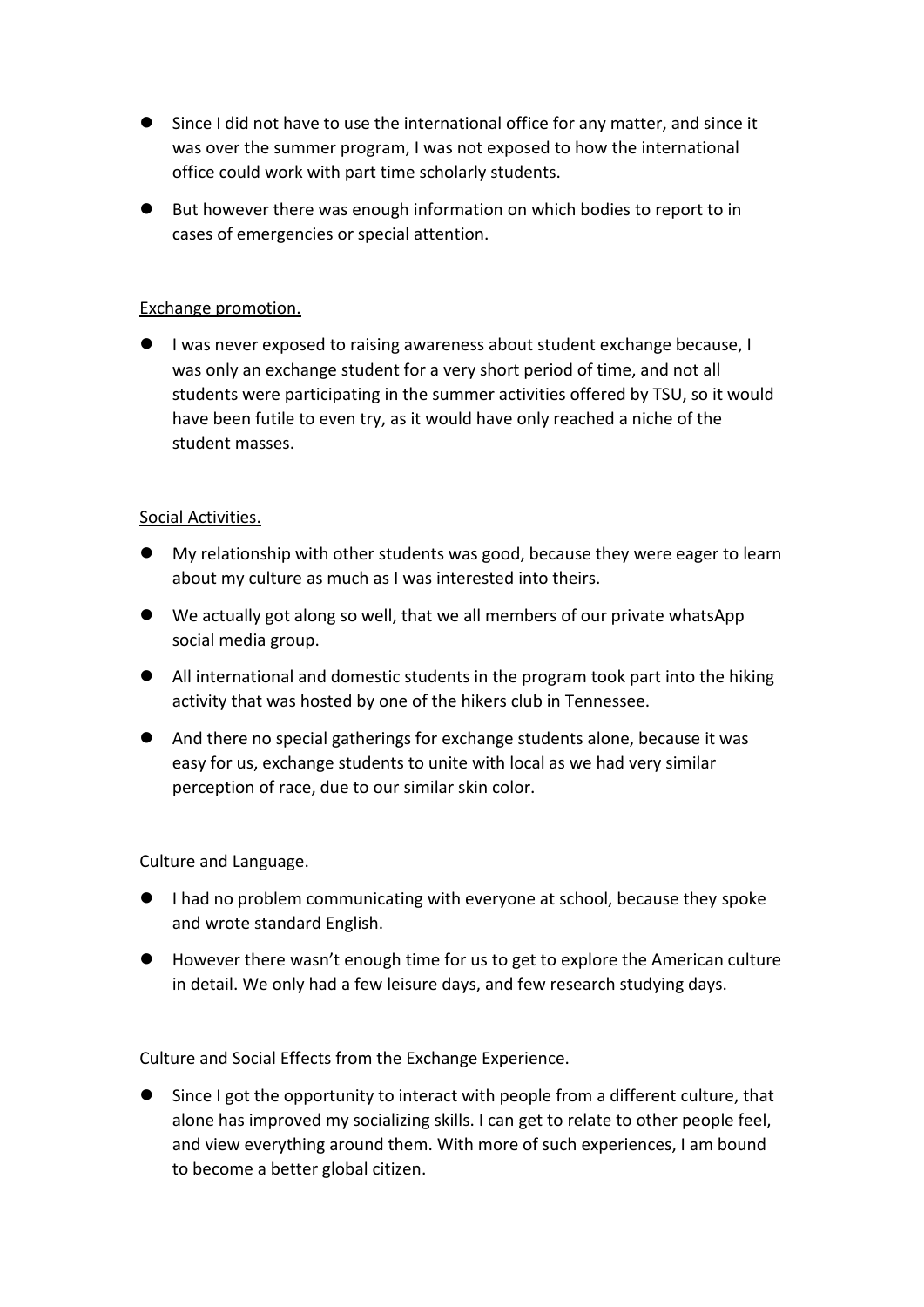The exchange experience also exposes me to exploring different ways of life, different ways of tackling problems and learning, and different ways of networking with more people that are not of my own origin alone, hence widening my opportunities of becoming a better professional, who's decisions are not biased to exposure of one culture.

### **ACADEMIC INFORMATION**

### The Teaching situation.

- Everything was taught in English, and there were no problems.
- **Teaching was practical and theoretical.**
- **Teaching is done through videos, trips, reading..etc**
- Relationship between students and faculty is good
- Relationship among students very good.

### Required literature

- **•** English proficiency required
- Level of literature standards similar in UJ and TSU
- Literature used for both detailed and broad overview
- Assessment based on presentation judges and literature.

#### Assessment

- Each group present their research for less than 30mins, and a video clip less than 3mins.
- Knowledge criterion determined by the judges of the presentations

#### Others Factors

- There's easy access to the library and the internet to gather information.
- There's easy access to TSU scholarly database for searching academic literature.